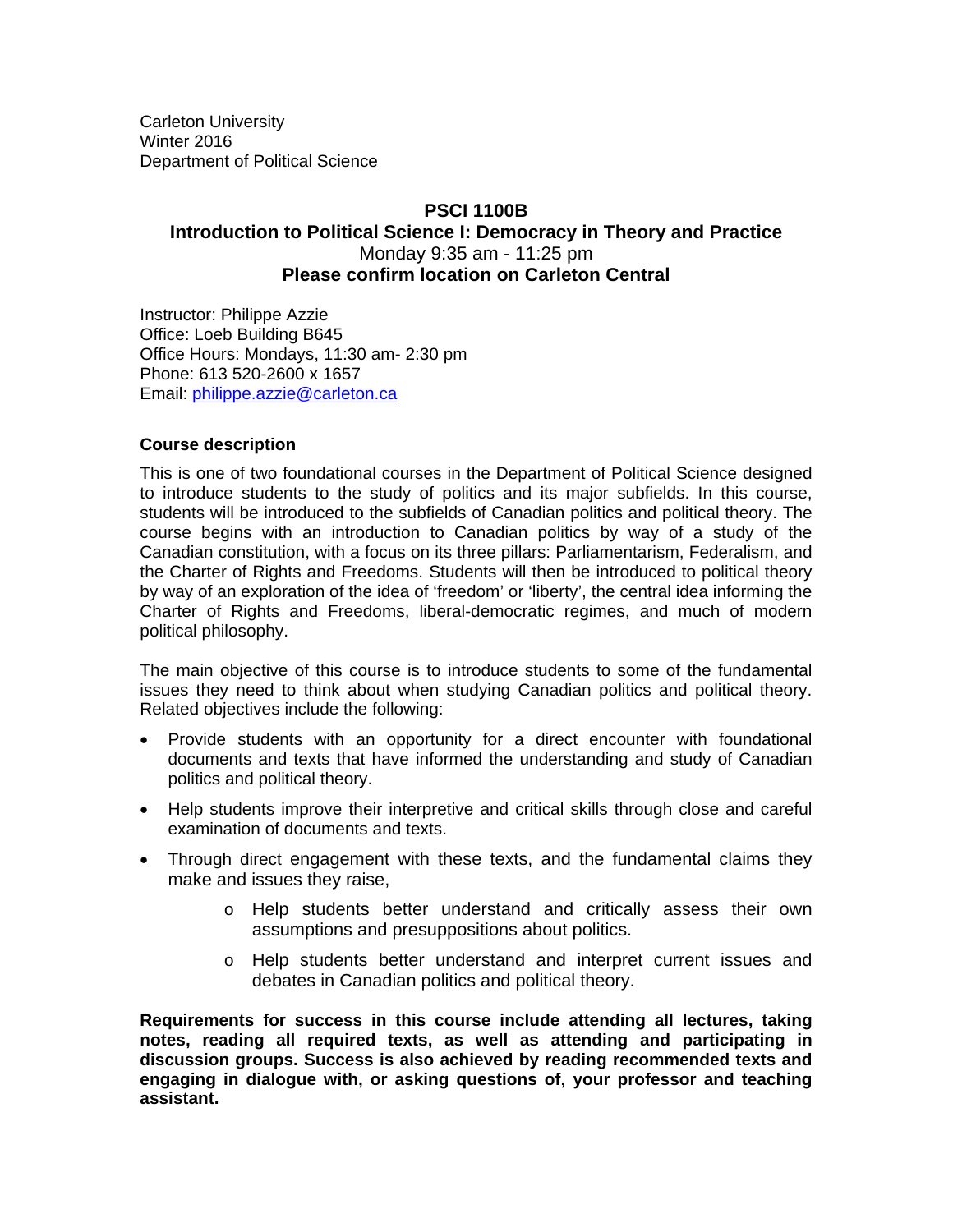# **Texts**

# Required Texts

The following texts are required for this course and are available for purchase in the Carleton University bookstore which is located on the first floor of the University Centre.

- PSCI 1100B Course Pack.
- John Stuart Mill, On Liberty.

## Recommended Readings

Recommended readings have been placed on reserve in the MacOdrum Library and are available for two hour loan periods. These readings are included in the following texts:

- Christopher Dunn, Canadian Political Debates: Opposing Views on Issues that Divide Canadians.
- Mark Dickerson and Tom Flanagan, An Introduction to Government and Politics.
- $\bullet$  James Bickerton and Alain Gagnon, eds., Canadian Politics  $5<sup>th</sup>$  edition.
- Rand Dyck and Christopher Cochrane, Canadian Politics, Critical Approaches, 7<sup>th</sup> edition.
- Michael Whittington and Glen Williams, eds., Canadian Politics in the 21<sup>st</sup> Century, 6<sup>th</sup> edition.
- Paul Fox and Graham White, eds., Politics: Canada,  $7<sup>th</sup>$  edition.
- Robert Sharpe and Kent Roach, The Charter of Rights and Freedoms,  $3^{rd}$  edition.

The following additional recommended texts (in pdf format) have been uploaded to the course webpage, accessible through http://culearn.carleton.ca. They include the following:

- Supreme Court of Canada, 'Senate reference question' (also available online at: http://scc-csc.lexum.com/scc-csc/scc-csc/en/item/13614/index.do).
- Rainer Knopff and Dave Snow, "*Harper's New Rules" for Government Formation: Fact or Fiction*, in Canadian Parliamentary Review/Spring 2013, pages 18-27 (also available online at: http://www.revparl.ca/36/1/36n1\_13e\_Knopff-Snow.pdf).
- Supreme Court of Canada, 'Carter vs. Canada' (also available online at: http://scc-csc.lexum.com/scc-csc/scc-csc/en/14637/1/document.do).

**The readings and lectures for this course complement each other. Neither one should be considered and adequate substitute for the other.**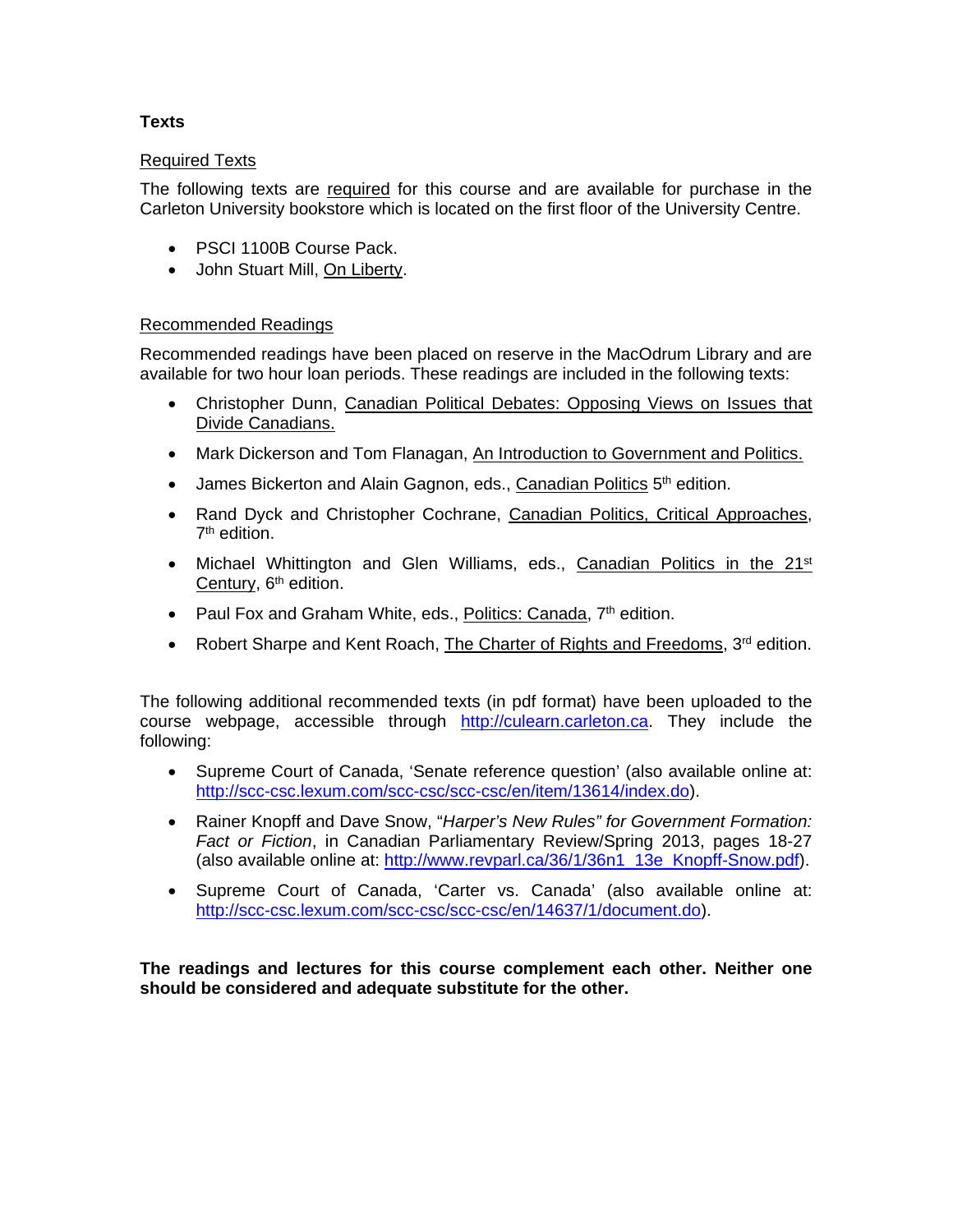## **Course Work/Evaluation**

The evaluation for this course will consist of the following:

- 20%: Research Assignment on Canadian Politics (due in class on February 22nd)
- 20%: Research Assignment on Political Theory (due in class on April 4th)
- 10%: Attendance and participation in discussion groups
- 50%: Final Exam (scheduled during official examination period, April 11-23).

## **NOTE: Students must fulfill all course requirements in order to receive a passing grade, and no grades are final until approved by the Faculty Dean.**

## Research Assignments

Students will write two mini-research papers for this course, one in the area of Canadian politics and one in the area of political theory. Essays must conform to the following specifications: include a minimum of 1,000 words and a maximum of 1,500 words, be written double-spaced, with 1.25 inch margins all around, and typed using a font size of 12 in Arial style. Essays will be evaluated according to the following criteria:

- *Clarity*: Is the paper written in a clear, easy to understand style.
- *Coherence*: Does the paper develop logically and hold together in a coherent manner.
- *Comprehension*: Does the student show that she/he understands the topic.
- *Completeness*: Has the student included everything required to address the topic.

These criteria, as well as other specifications regarding assignments, will be discussed in greater detail on January  $11<sup>th</sup>$ . Topics will be assigned through the course webpage, accessible through http://culearn.carleton.ca, and will be available to students on January 11<sup>th</sup>.

## **When writing their assignments, students must rely on the specific primary texts associated with the topic. Consequently, references and citations must be exclusively from these sources, not secondary materials.**

Bibliographies and footnotes are necessary. The citation format to be used is that described in Kate L Turabian, A manual for writers of research papers, theses, and dissertations: Chicago style for students and researchers; Chicago: University of Chicago Press. This manual can be consulted at the MacOdrum Library 2nd Floor Research Desk. An online version of the manual is also available at the library, and a quick guide can be accessed online through the following link: http://www.press.uchicago.edu/books/turabian/turabian\_citationguide.html.

Students must submit assignments in class (i.e. they will not be accepted by email). The first assignment is due on **February 22nd**, and the second is due on **April 4th**. Assignments will be returned to students 2-3 weeks after being submitted. If a student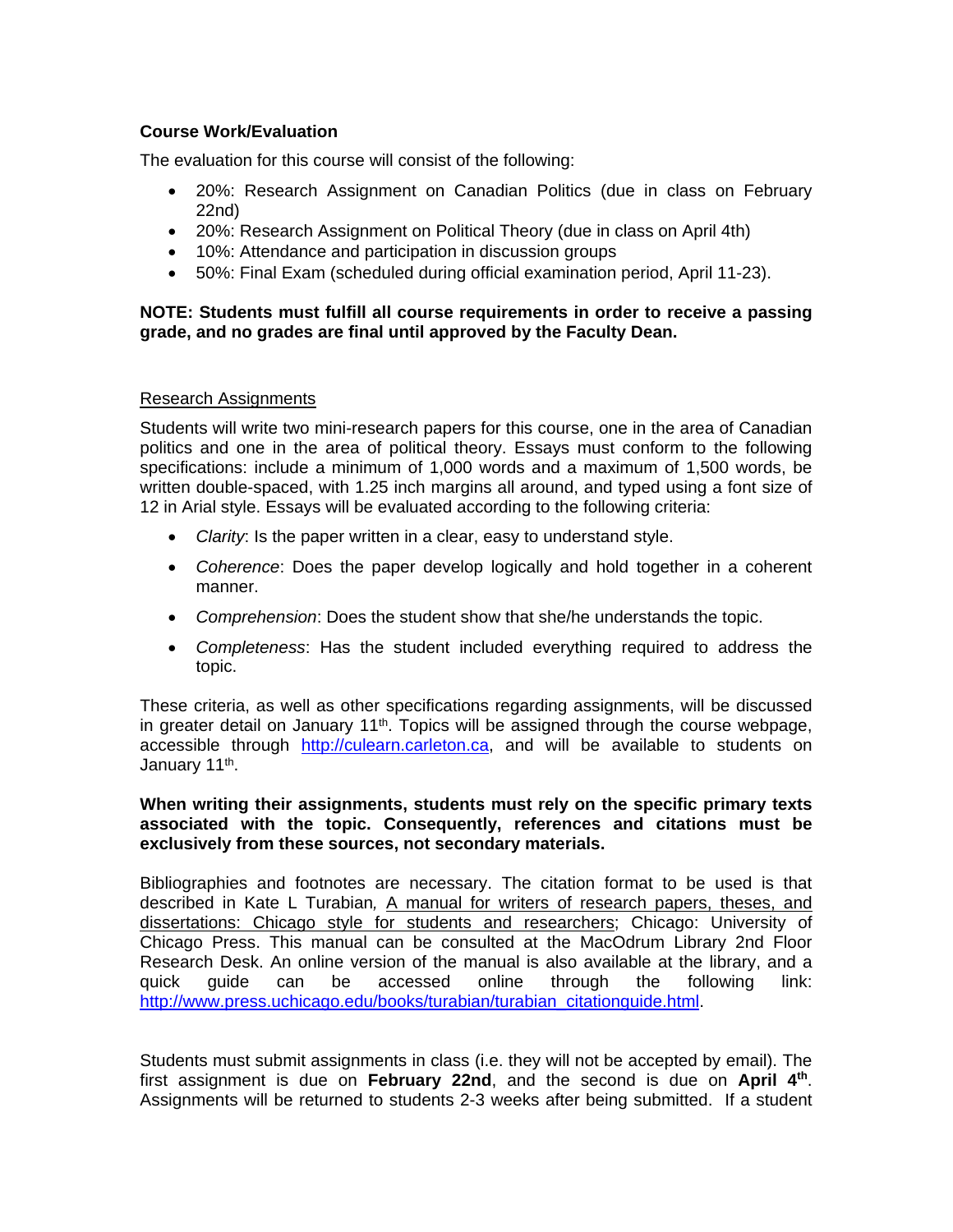wishes to have an assignment returned by mail, he/she should submit it with a stamped, self-addressed envelope.

Late papers will be subject to a one point deduction per day (including Saturdays and Sundays) unless students provide documentation proving that serious unforeseen circumstances have arisen (e.g. illness, accident, family affliction). For example, a paper submitted one day late that would have received a mark of 18/20 will receive a mark of 17/20).

**Note:** The Political Science department has a drop box in the corridor outside B640 Loeb intended to collect late assignments if a student has extenuating circumstances and is unable to submit the paper directly in class. The drop box is emptied **every weekday at 4 p.m.** and all items collected at that time are date-stamped with that day's date. The late paper policy described above applies to any papers submitted by way of the drop box.

#### Discussion groups

Participation in discussion groups is mandatory and, as noted earlier, crucial to success in this course. The participation grade will be based on attendance and the quality of interventions. All students should verify the location and time of their group.

#### Final Examination

The final examination for the course will cover Canadian politics and political theory and will be scheduled for three hours. As noted above, the examination will be scheduled during the official examination period. **Students are reminded not to make any travel arrangements before they have checked the examination schedule.** 

#### Email communication

Any and all email communication sent to the professor and teaching assistants should have as its subject heading: PSCI 1100B from [your name]. Carleton requires that students, staff and faculty use Carleton email accounts when conducting University business. As stipulated above, term assignments will not be accepted by email.

#### **Lecture Schedule**

Below is the lecture schedule for the course, including assigned readings for each lecture. Students are expected to attend all lectures. It is also strongly recommended that students bring their course pack to class for lectures on Canadian politics and their copy of On Liberty for the lectures on political theory, as the lectures will often make explicit reference to passages from required readings.

- January 11: General introduction to course
- January 18: Canadian Politics: Parliamentarism

**Required reading**: 'Baldwin on Responsible Government' (Course pack).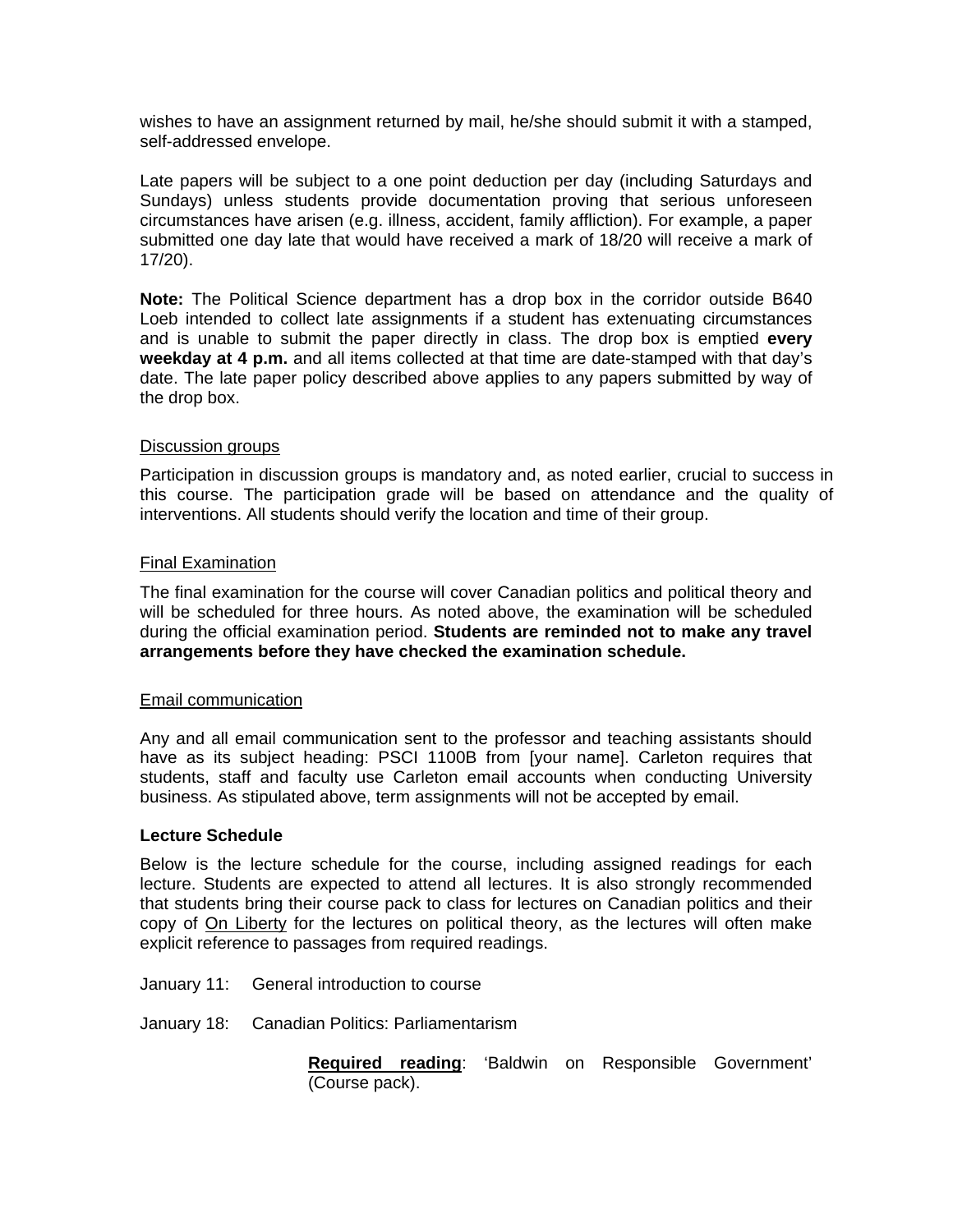**Recommended reading:** Dickerson and Flanagan, Introduction to Government and Politics, Part 3, chapter 20; Dyck and Cochrane, Canadian Politics, Critical Approaches, chapters 21 and 23.

January 25: Canadian Politics: Parliamentarism

**Required reading**: John A. Macdonald, 'Speech on the Quebec Resolutions' (Course pack); 'Constitution Act 1867', articles 1-90 (Course pack).

**Recommended reading**: Supreme Court of Canada, 'Senate reference question' (Uploaded to course web page); Knopff and Snow, "Harper's New Rules" for Government Formation: Fact or Fiction (Uploaded to course web page); Dunn, Canadian Political Debates, Part 5; Whittington and Williams, Canadian Politics in the 21<sup>st</sup> Century, chapters 1-2.

**Recommended viewing**: 'Is Canadian Democracy in Crisis'?: A Debate between Andrew Coyne and John Pepall (accessible at: https://www.youtube.com/watch?v=aG6ulAPnFO4).

February 1: Canadian Politics: Federalism

**Required reading**: 'Constitution Act 1867', articles 91-146 (Course pack); Donald Creighton, 'The Use and Abuse of History' (Course pack).

**Recommended reading**: Dickerson and Flanagan, An Introduction to Government and Politics, Part 3, chapter 21.

February 8: Canadian Politics: Federalism

**Required reading**: Donald Creighton, 'The Myth of Biculturalism' (Course pack).

**Recommended reading**: Dunn, Canadian Political Debates, Part 3; Whittington and Williams, Canadian Politics in the 21st Century, chapter 4; Bickerton and Gagnon, Canadian Politics, chapter 8; Dyck and Cochrane, Canadian Politics, Critical Approaches, chapter 18.

- February 15-19: Study break (no class)
- February 22: Canadian Politics: Charter of Rights and Freedoms **\*First assignment due (in class)**

**Required reading**: 'Constitution Act 1982' (Course pack).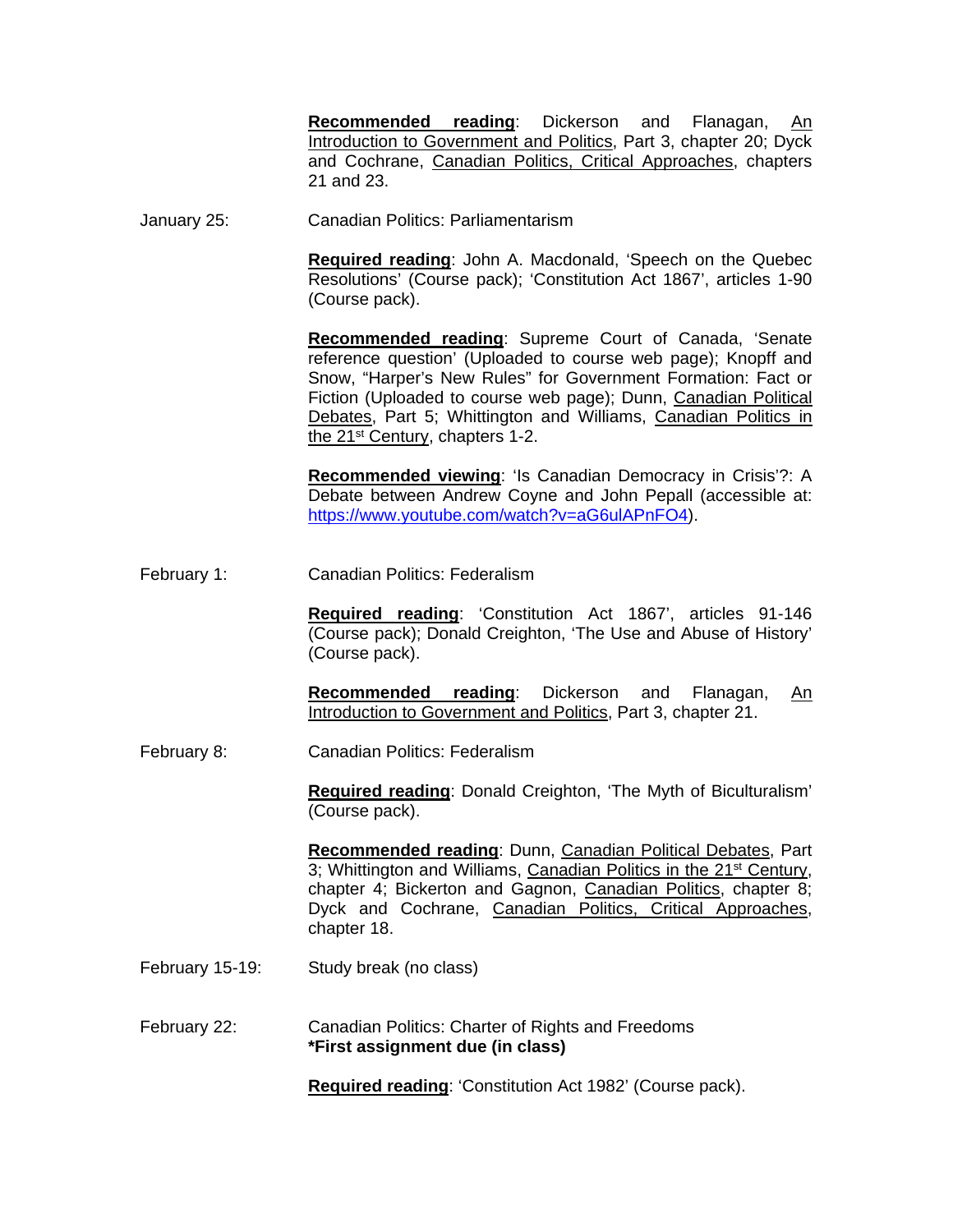**Recommended reading**: Roy Romanow, 'Shortcomings and Dangers in the Charter' in Fox and White, Politics: Canada, pp.79- 83; Sharpe and Roach, The Charter of Rights and Freedoms, chapters 1-2.

February 29: Canadian Politics: Charter of Rights and Freedoms

**Required reading**: Constitution Act 1982' (Course pack).

**Recommended reading**: Supreme Court of Canada, 'Carter vs. Canada' (Uploaded to course web page); Christopher Dunn, Canadian Political Debates, Part 2; Whittington and Williams, Canadian Politics in the 21<sup>st</sup> Century, chapter 11; Dyck and Cochrane, Canadian Politics, Critical Approaches, chapter 19; Sharpe and Roach, The Charter of Rights and Freedoms, chapters 3-4.

March 7: Introduction to Political Theory

**Recommended reading**: Dickerson and Flanagan, An Introduction to Government and Politics, Part 2, chapter 9.

March 14: Political Theory

**Required reading**: J S Mill, On Liberty, chapters 1-2.

**Recommended reading**: Dickerson and Flanagan, An Introduction to Government and Politics, Part 2, chapter 10.

March 21: Political Theory

**Required reading**: J S Mill, On Liberty, chapter 3.

**Recommended reading**: Dickerson and Flanagan, An Introduction to Government and Politics, Part 2, chapters 11-12.

March 28: Political Theory

**Required reading**: J S Mill, On Liberty, chapters 4-5.

**Recommended reading**: Dickerson and Flanagan, An Introduction to Government and Politics, Part 2, chapters 13-15.

April 4: Conclusion and review **\* Second assignment due (in class)**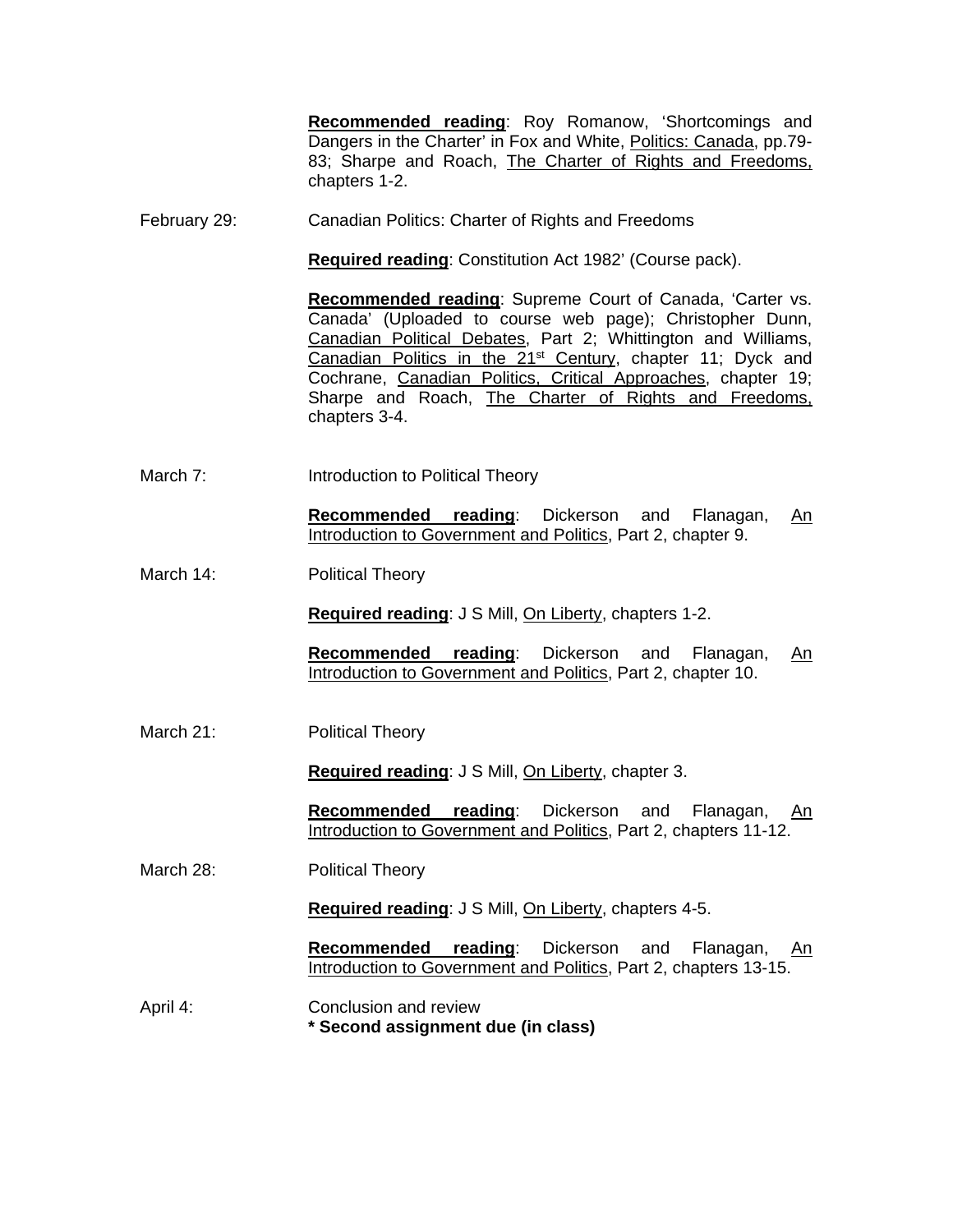#### **Academic Accommodations**

The Paul Menton Centre for Students with Disabilities (PMC) provides services to students with Learning Disabilities (LD), psychiatric/mental health disabilities, Attention Deficit Hyperactivity Disorder (ADHD), Autism Spectrum Disorders (ASD), chronic medical conditions, and impairments in mobility, hearing, and vision. If you have a disability requiring academic accommodations in this course, please contact PMC at 613-520-6608 or pmc@carleton.ca for a formal evaluation. If you are already registered with the PMC, contact your PMC coordinator to send me your *Letter of Accommodation* at the beginning of the term, and no later than two weeks before the first in-class scheduled test or exam requiring accommodation (*if applicable*). After requesting accommodation from PMC, meet with me to ensure accommodation arrangements are made. Please consult the PMC website for the deadline to request accommodations for the formally-scheduled exam (*if applicable*).

**For Religious Observance:** Students requesting accommodation for religious observances should apply in writing to their instructor for alternate dates and/or means of satisfying academic requirements. Such requests should be made during the first two weeks of class, or as soon as possible after the need for accommodation is known to exist, but no later than two weeks before the compulsory academic event. Accommodation is to be worked out directly and on an individual basis between the student and the instructor(s) involved. Instructors will make accommodations in a way that avoids academic disadvantage to the student. Instructors and students may contact an Equity Services Advisor for assistance (www.carleton.ca/equity).

**For Pregnancy:** Pregnant students requiring academic accommodations are encouraged to contact an Equity Advisor in Equity Services to complete a *letter of accommodation*. Then, make an appointment to discuss your needs with the instructor at least two weeks prior to the first academic event in which it is anticipated the accommodation will be required.

**Plagiarism:** The University Senate defines plagiarism as "presenting, whether intentional or not, the ideas, expression of ideas or work of others as one's own." This can include:

- reproducing or paraphrasing portions of someone else's published or unpublished material, regardless of the source, and presenting these as one's own without proper citation or reference to the original source;
- submitting a take-home examination, essay, laboratory report or other assignment written, in whole or in part, by someone else;
- using ideas or direct, verbatim quotations, or paraphrased material, concepts, or ideas without appropriate acknowledgment in any academic assignment;
- using another's data or research findings;
- failing to acknowledge sources through the use of proper citations when using another's works and/or failing to use quotation marks;
- handing in "substantially the same piece of work for academic credit more than once without prior written permission of the course instructor in which the submission occurs.

Plagiarism is a serious offence which cannot be resolved directly with the course's instructor. The Associate Deans of the Faculty conduct a rigorous investigation, including an interview with the student, when an instructor suspects a piece of work has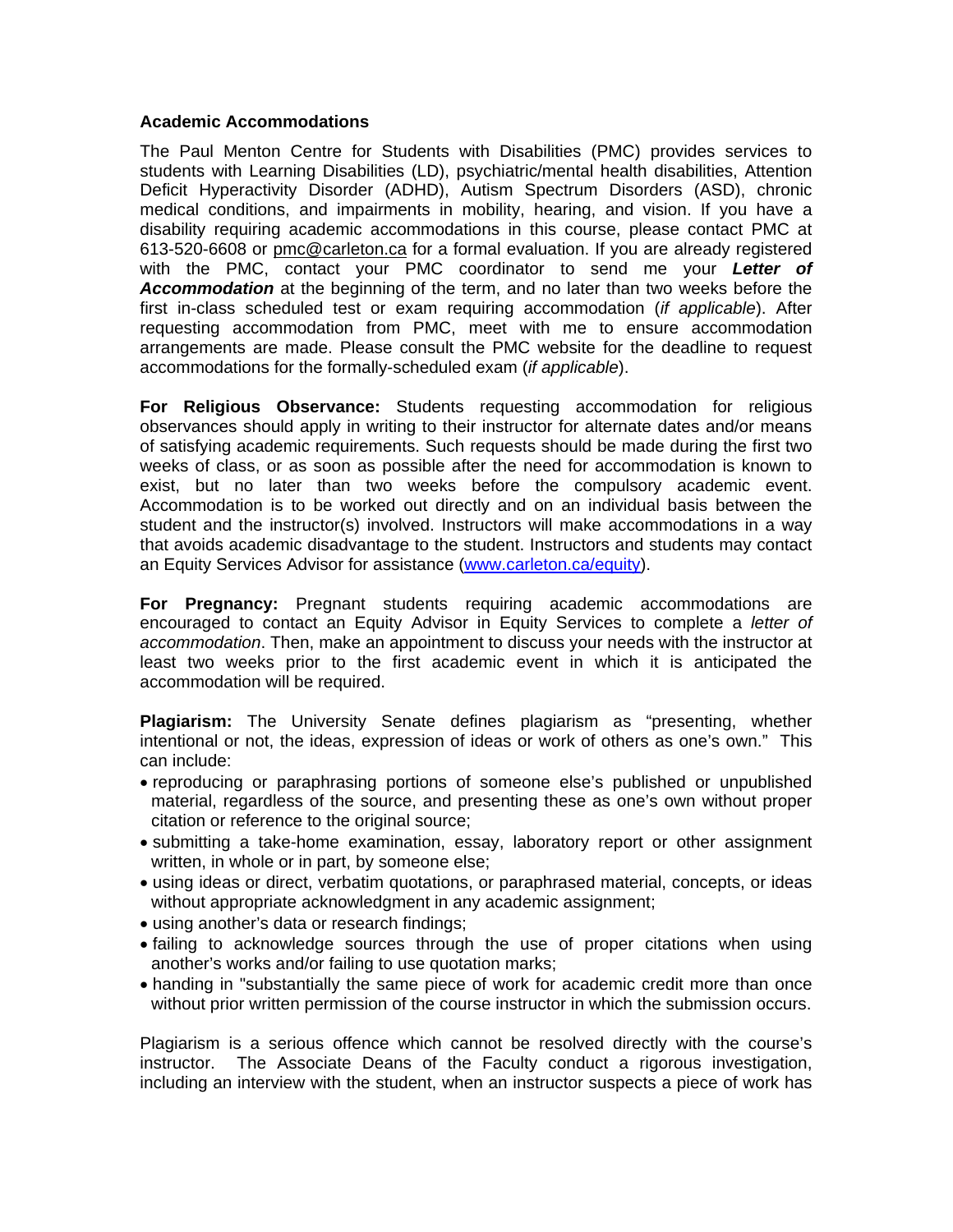been plagiarized. Penalties are not trivial. They may include a mark of zero for the plagiarized work or a final grade of "F" for the course.

Student or professor materials created for this course (including presentations and posted notes, labs, case studies, assignments and exams) remain the intellectual property of the author(s). They are intended for personal use and may not be reproduced or redistributed without prior written consent of the author(s).

**Oral Examination:** At the discretion of the instructor, students may be required to pass a brief oral examination on research papers and essays.

**Submission and Return of Term Work:** Papers must be submitted directly to the instructor according to the instructions in the course outline and will not be date-stamped in the departmental office. Late assignments may be submitted to the drop box in the corridor outside B640 Loeb. Assignments will be retrieved every business day at **4 p.m.**, stamped with that day's date, and then distributed to the instructor. For essays not returned in class please attach a **stamped, self-addressed envelope** if you wish to have your assignment returned by mail. Final exams are intended solely for the purpose of evaluation and will not be returned.

**Grading:** Standing in a course is determined by the course instructor, subject to the approval of the faculty Dean. Final standing in courses will be shown by alphabetical grades. The system of grades used, with corresponding grade points is:

| Percentage | Letter grade | 12-point scale Percentage |       | Letter grade | 12-point scale |
|------------|--------------|---------------------------|-------|--------------|----------------|
| 90-100     | A+           | 12                        | 67-69 | C+           |                |
| 85-89      |              |                           | 63-66 |              |                |
| 80-84      | А-           | 10                        | 60-62 | $\sim$       |                |
| 77-79      | B+           |                           | 57-59 | D+           |                |
| 73-76      |              |                           | 53-56 |              |                |
| 70-72      | В-           |                           | 50-52 |              |                |

**Approval of final grades:** Standing in a course is determined by the course instructor subject to the approval of the Faculty Dean. This means that grades submitted by an instructor may be subject to revision. No grades are final until they have been approved by the Dean.

**Carleton E-mail Accounts:** All email communication to students from the Department of Political Science will be via official Carleton university e-mail accounts and/or cuLearn. As important course and University information is distributed this way, it is the student's responsibility to monitor their Carleton and cuLearn accounts.

**Carleton Political Science Society:** The Carleton Political Science Society (CPSS) has made its mission to provide a social environment for politically inclined students and faculty. Holding social events, debates, and panel discussions, CPSS aims to involve all political science students at Carleton University. Our mandate is to arrange social and academic activities in order to instill a sense of belonging within the Department and the larger University community. Members can benefit through numerous opportunities which will complement both academic and social life at Carleton University. To find out